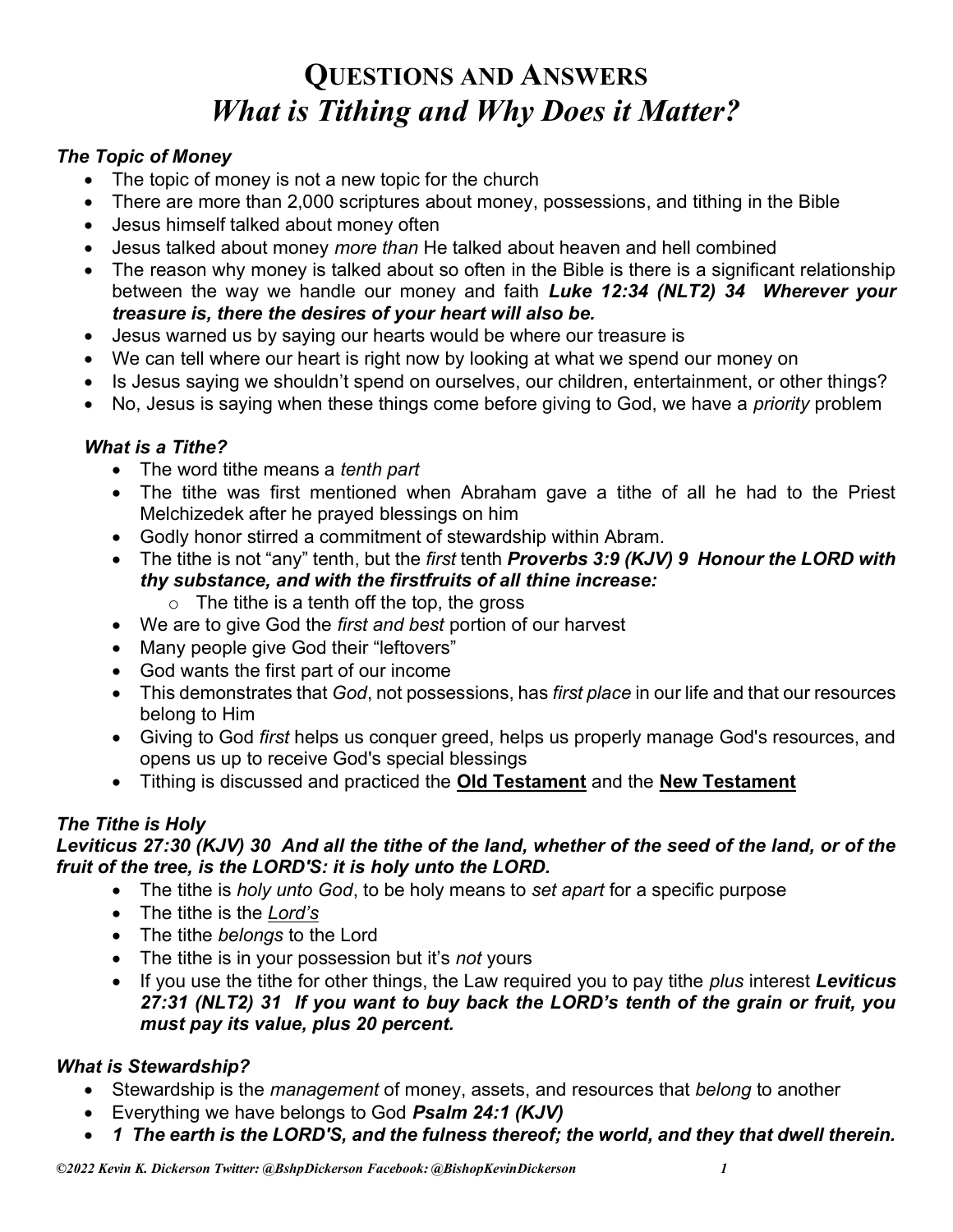- Biblical stewardship covers every area of your life:
	- $\circ$  Time Ephesians 5:15-16 (KJV)<sup>15</sup> See then that ye walk circumspectly, not as fools, but as wise,  $16$  Redeeming the time, because the days are evil.
	- $\circ$  Talent 1 Peter 4:10 (KJV)<sup>10</sup> As every man hath received the gift, even so minister the same one to another, as good stewards of the manifold grace of God.
	- $\circ$  Testimony 1 Thessalonians 2:4 (KJV)<sup>4</sup> But as we were allowed of God to be put in trust with the gospel, even so we speak; not as pleasing men, but God, which trieth our hearts.
	- $\circ$  Treasure 1 Corinthians 16:1-2 (KJV)<sup>1</sup> Now concerning the collection for the saints, as I have given order to the churches of Galatia, even so do ye.  $<sup>2</sup>$  Upon the first day</sup> of the week let every one of you lay by him in store, as God hath prospered him, that there be no gatherings when I come.

## The Common Barriers to Tithing

- It's my money, I earned it 1 Chronicles 29:14 (NLT2) 14 But who am I, and who are my people, that we could give anything to you? Everything we have has come from you, and we give you only what you first gave us!
- When we say it's "my money", we're being selfish, and we've forgotten the source of our increase
	- o God gives is the ability and the privilege to use our gifts, talents and abilities to earn a living; all of it came from God
- I can't afford to tithe 2 Corinthians 8:2 (NLT2) 2 They are being tested by many troubles, and they are very poor. But they are also filled with abundant joy, which has overflowed in rich generosity.
	- $\circ$  The Bible tells us to put God first in everything, including our finances
	- $\circ$  Oftentimes the reason we say we can't afford to give is because our priorities are out of order
	- $\circ$  Tithing is not about the amount, it about the heart
	- o Honoring God with the tithe may require you to look and your current spending and eliminate the unnecessary expenses and begin to practice tithing
- What if happens again? 1 John 4:18 (NLT2) 18 Such love has no fear, because perfect love expels all fear. If we are afraid, it is for fear of punishment, and this shows that we have not fully experienced his perfect love.
	- $\circ$  One of the greatest hindrances to tithing is fear
	- o We fear some unforeseen thing may happen and we won't have the resources to handle it
	- $\circ$  It may be the fear of past experience happening again
	- $\circ$  We can't allow what happened in the past to impact how you give now
- The church doesn't need my help
	- $\circ$  Every church member has a role to play in the church
	- $\circ$  Your tithe may not appear to be much by itself, but when it's added to what others are giving, it becomes significant

#### God's Call to Repentance

#### Malachi 3:7. Ever since the time of your forefathers you have turned away from my decrees and have not kept them. Return to me, and I will return to you," says the LORD Almighty.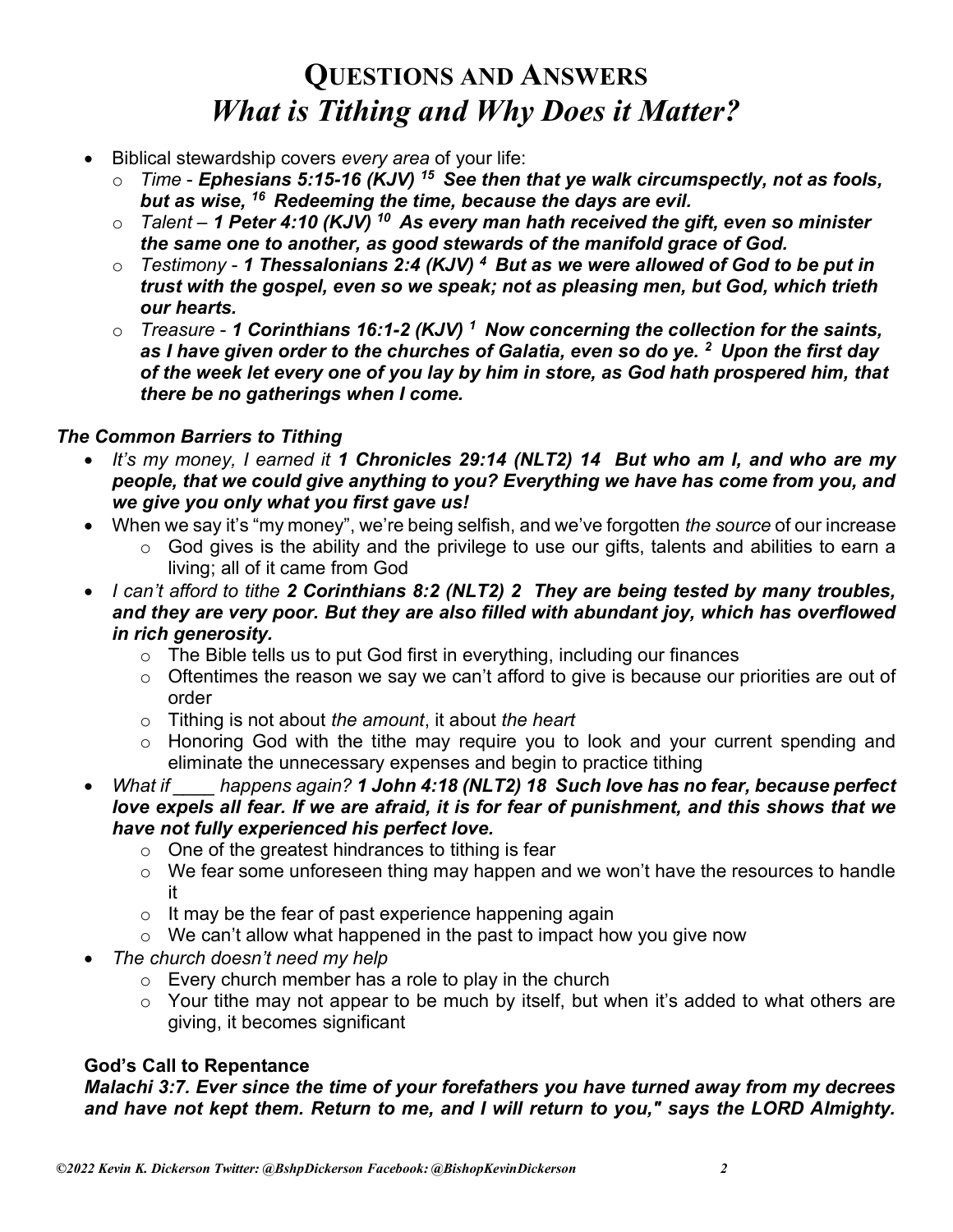## "But you ask, `How are we to return?' 8. "Will a man rob God? Yet you rob me. "But you ask, `How do we rob you?' "In tithes and offerings.

- The children of Israel had a lack of reverence and respect for the ordinances of God
- In Malachi 1:6, Children honor their parents and slaves respect their masters, but God was not given any honor
- They viewed obeying God as unimportant
- Their attitude about giving effected their obedience
- They placed defiled food on God's altar
- They gave God leftovers
	- o Would you have special dinner, invite guests and serve leftovers?
	- $\circ$  They went through the motions, but missed the point: God is first and deserves the best
- They treated their government better than they treated God
- God tells them the they are robbing Him, they get mad and said, what do you mean we are robbing you?
- God says you have robbed in tithes and offering
- God called them robbers, not "thieves"
- The difference between a robber and a thief is visibility

# My Attitude Affects Me And Others Connected To Me

- 9. You are under a curse--the whole nation of you--because you are robbing me.
	- Living under a curse determines the outcome of a thing
	- A non-tither will live under a curse in the financial arena of their life
	- God is trying to show us our way is not working, return to Him
	- The non-tither curses himself, his family, and others linked to him

# Put God to The Test

## 10. Bring the whole tithe into the storehouse, that there may be food in my house. Test me in this," says the LORD Almighty,

- The whole tithe is 10% off the top
- The storehouse is where you are spiritually fed, the church where you are a member
- Your tithe funds the ministry, the church
- When we live by God's plan there will be no lack in His house
- God challenges you to test Him in giving so that He can *demonstrate* His faithfulness to you

# God's Promises To The Tither

Malachi 3:10… "and see if I will not throw open the floodgates of heaven and pour out so much blessing that you will not have room enough for it. 11. I will prevent pests from devouring your crops, and the vines in your fields will not cast their fruit," says the LORD Almighty. 12. "Then all the nations will call you blessed, for yours will be a delightful land," says the LORD Almighty.

- Blessings also relate to the *outcome* of a thing
- 1. You will see God open the floodgates of blessing for you
	- A floodgate is gate that regulates a the flow of water
	- $\circ$  So when I tithe God throws open the floodgates of blessing for me